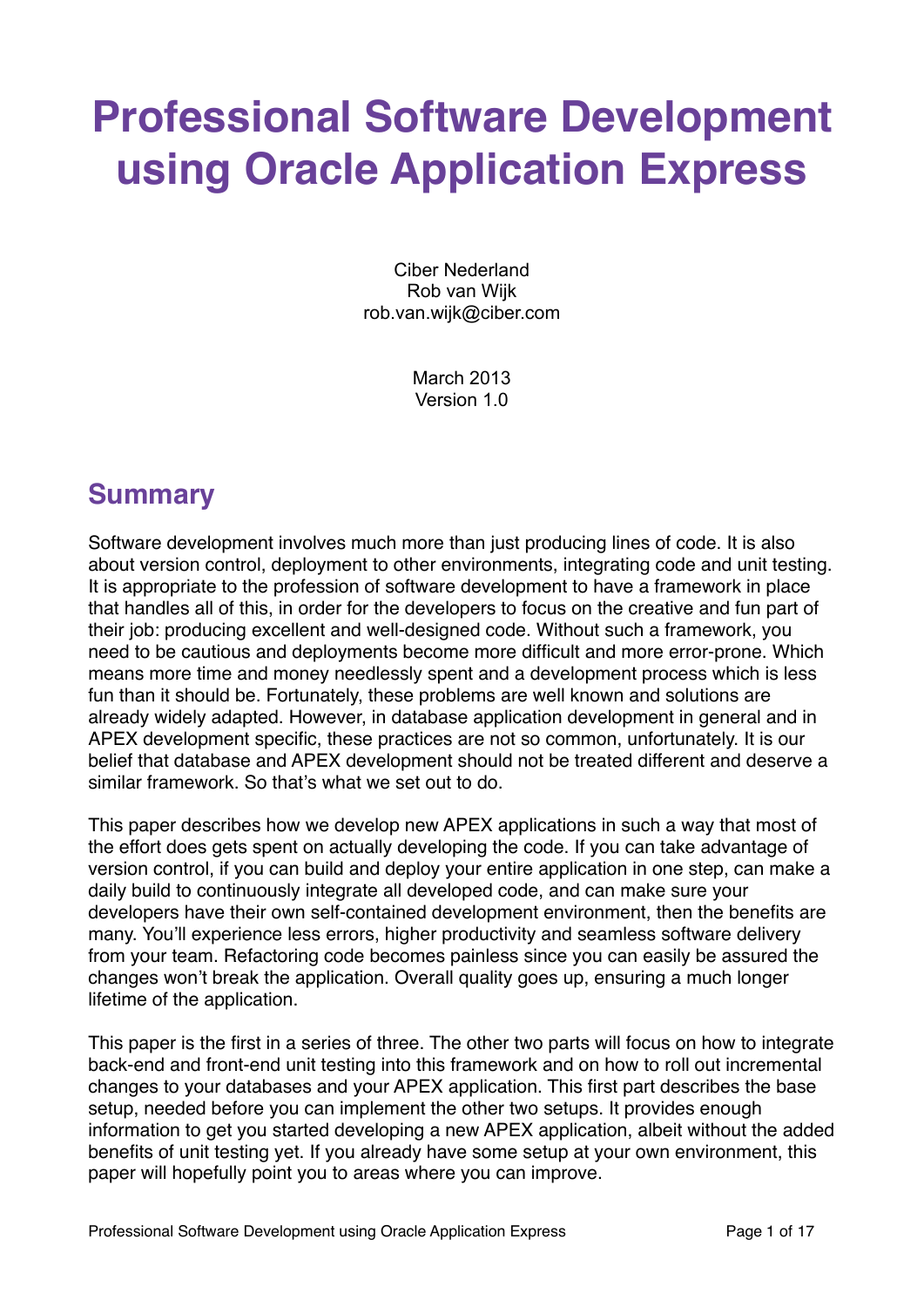# **Chapter 1: Version Control**

*"If you don't have source control, you're going to stress out trying to get programmers to*  work together. Programmers have no way to know what other people did. Mistakes can't *be rolled back easily."* - Joel Spolsky [1]

The first and probably the easiest step towards a more professional development environment, is to have version control. With version control in place, you have the history of all the files in your application. The other benefit of version control is that it makes sharing changes much easier. By frequently updating your checked out version of the application, you automatically incorporate the changes made by your colleagues. The chance that you will overwrite their code or vice versa, losing changes, is eliminated. Also, a welcome side effect of having source control is that all source code will be checked out on each developers computer, greatly reducing the risk of ever losing code.

There are lots of version control tools to choose from. We chose Subversion over git, CVS and Serena Version Manager, simply because that's the one with which most of us are already familiar. And at the client side -on our laptops- we chose TortoiseSVN for Windows and Cornerstone on the Mac. It doesn't really matter which version control tool you choose for your own project, as long as you choose one.

In our strategy, version control is more than just history and having control over changes. Version control is the single point of truth. It doesn't matter how source code looks like in any database schema; the code in version control is what counts. PL/SQL code in the database and even data in the development database doesn't matter. You can happily throw away database objects, data or even perform "drop user X cascade" commands. The developer can always restore the database without a DBA.

The other way round, if code is not in version control, it doesn't exist. As a result, everything in your application should be under version control. Not only APEX object definitions, table definitions and packages, but also privileges, master data, images, CSS, installation scripts and so on. In short, everything that is needed to fully create the application at the site of the client. If you have a database with APEX installed and the APEX listener running, you can install the entire application from version control.

#### **The structure of files and folders in version control**

As adviced by Apache and as followed by many, we have the three standard directories in our root: trunk, tags and branches. All our applications reside inside the trunk directory. We aim for exactly the same folder structure for every APEX application. We split the application in Subversion between two folders: apex and non-apex, for a reason explained later in this chapter. The non-apex folder contains all database-objects and files which support the APEX application. The structure of that folder is shown in figure 1: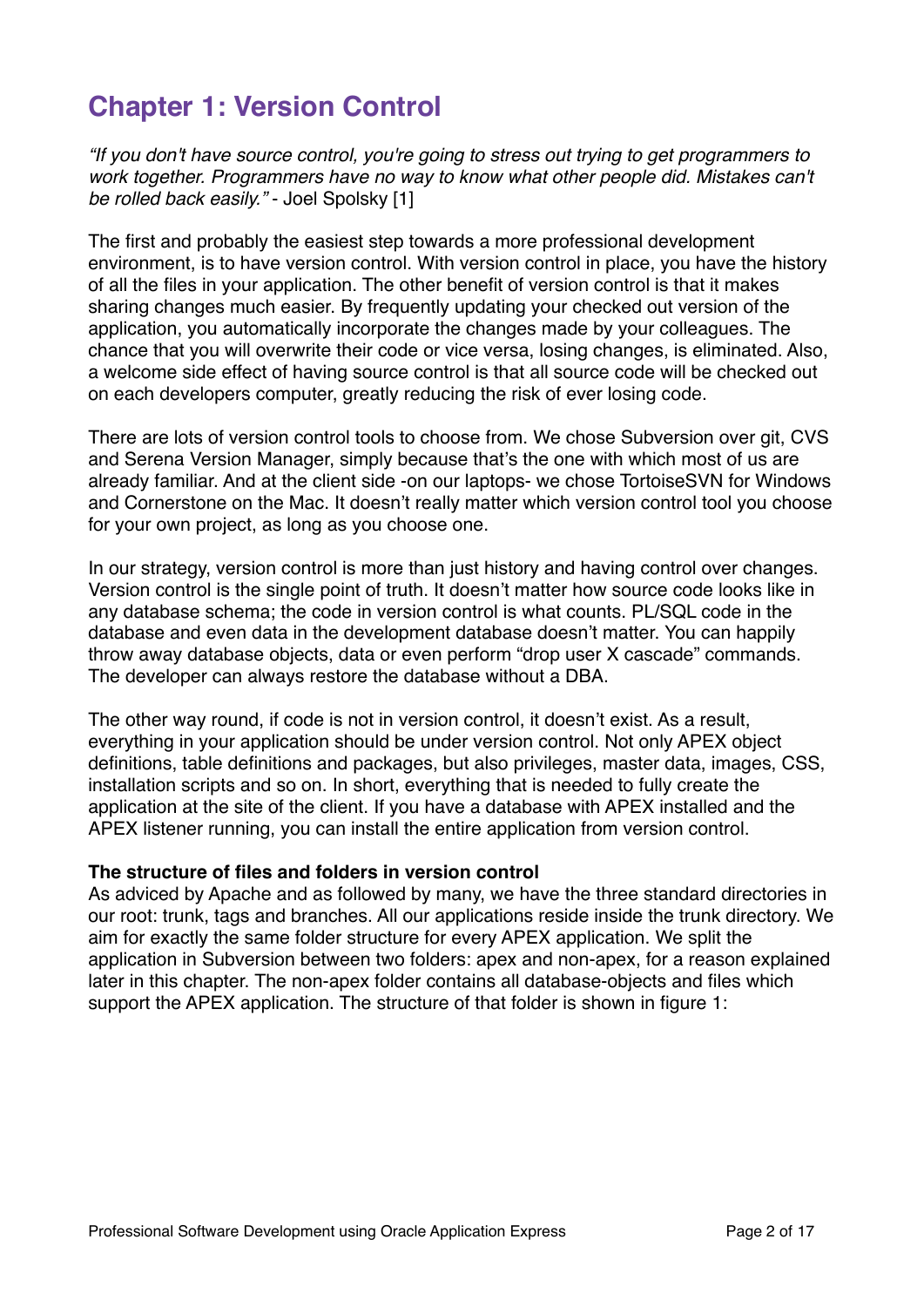| Name                        | $\blacktriangle$ $\blacktriangleright$ $\blacktriangleright$<br><b>Date Modified</b> | Size                     | Kind                            | Revision | - Author |
|-----------------------------|--------------------------------------------------------------------------------------|--------------------------|---------------------------------|----------|----------|
| non-apex                    | 17 februari 2013<br>17:49                                                            | $\overline{\phantom{a}}$ | Folder                          | 197      | rwijk    |
| api                         | 19 december 2012 18:40                                                               | $-$                      | Folder                          | 118      | Isavalka |
| package bodies<br>ь         | 19 december 2012 18:40                                                               | $\overline{\phantom{a}}$ | Folder                          | 118      | Isavalka |
| packages<br>▶               | 30 september 2012 08:48                                                              | $-$                      | Folder                          | 90       | rwijk    |
| privileges                  | 8 oktober 2012<br>15:37                                                              | $-$                      | Folder                          | 93       | rwijk    |
| synonyms                    | 19 december 2012 17:22                                                               | $-$                      | Folder                          | 113      | Isavalka |
| data                        | 19 december 2012 17:24                                                               | $\overline{\phantom{a}}$ | Folder                          | 114      | Isavalka |
| data                        | 30 september 2012 08:48                                                              | $-$                      | Folder                          | 90       | rwijk    |
| indexes                     | 30 september 2012 08:48                                                              | $-$                      | Folder                          | 90       | rwijk    |
| privileges                  | 19 december 2012 17:24                                                               | $-$                      | Folder                          | 114      | Isavalka |
| sequences                   | 30 september 2012 08:48                                                              |                          | Folder                          | 90       | rwijk    |
| tables                      | 19 december 2012 11:24                                                               | $- -$                    | Folder                          | 100      | rwijk    |
| triggers                    | 30 september 2012 08:48                                                              |                          | Folder                          | 90       | rwijk    |
| doc                         | 18 februari 2013<br>11:35                                                            | $-$                      | Folder                          | 199      | rwijk    |
| files                       | 17 februari 2013<br>17:49                                                            | $\overline{\phantom{a}}$ | Folder                          | 197      | rwijk    |
| <b>CSS</b>                  | 17 februari 2013<br>17:49                                                            | $-$                      | Folder                          | 197      | rwijk    |
| img                         | 18 februari 2013<br>11:34                                                            | $- -$                    | Folder                          | 198      | rwijk    |
| js<br>r                     | 18 februari 2013<br>11:34                                                            | $-$                      | Folder                          | 198      | rwijk    |
| less                        | 17 februari 2013<br>17:49                                                            | $\overline{\phantom{a}}$ | Folder                          | 197      | rwijk    |
| install<br>▼                | 17 februari 2013<br>17:49                                                            | $- -$                    | Folder                          | 197      | rwijk    |
| build.sql                   | 18 februari 2013<br>15:31                                                            | 1 KB                     | <b>Teksteditor Document</b>     | 203      | rwijk    |
| install.sql                 | 17 februari 2013<br>17:49                                                            | 82 bytes                 | <b>Teksteditor Document</b>     | 197      | rwijk    |
| install_apex.sql            | 17 februari 2013<br>17:49                                                            | 2 KB                     | <b>Teksteditor Document</b>     | 197      | rwijk    |
| install_apex_components.sql | 24 december 2012 23:10                                                               | <b>11 KB</b>             | <b>Teksteditor Document</b>     | 126      | rwijk    |
| install_db.sql              | 19 december 2012 17:25                                                               | 3 KB                     | <b>Teksteditor Document</b>     | 115      | Isavalka |
| install_files.sh            | 18 februari 2013<br>15:55                                                            | 1 KB                     | Bourne Shell Script File        | 205      | rwijk    |
| reinstall.sql               | 30 september 2012 08:48                                                              | 28 bytes                 | <b>Teksteditor Document</b>     | 90       | rwijk    |
| reinstall_apex.sql          | 30 september 2012 08:48                                                              | 38 bytes                 | <b>Teksteditor Document</b>     | 90       | rwijk    |
| reinstall_db.sql            | 30 september 2012 08:48                                                              | 34 bytes                 | <b>Teksteditor Document</b>     | 90       | rwijk    |
| uitvoeren_selenium_tests.sh | 27 december 2012 23:17                                                               | 1 KB                     | <b>Bourne Shell Script File</b> | 177      | easlan   |
| uninstall.sql               | 17 februari 2013<br>17:49                                                            | 88 bytes                 | <b>Teksteditor Document</b>     | 197      | rwijk    |
| uninstall_apex.sql          | 30 september 2012 08:48                                                              | 2 KB                     | <b>Teksteditor Document</b>     | 90       | rwijk    |
| uninstall_db.sql            | 19 december 2012 17:28                                                               | 2 KB                     | <b>Teksteditor Document</b>     | 116      | Isavalka |
| uninstall_files.sh          | 18 februari 2013<br>15:55                                                            | 336 bytes                | <b>Bourne Shell Script File</b> | 205 %    | rwijk    |
| ui                          | 19 december 2012 11:24                                                               | $\qquad \qquad -$        | Folder                          | 100      | rwijk    |
| package_bodies              | 8 oktober 2012<br>15:37                                                              | $-$                      | Folder                          | 93       | rwijk    |
| packages                    | 8 oktober 2012<br>15:37                                                              | $- -$                    | Folder                          | 93       | rwijk    |
| synonyms                    | 19 december 2012 11:24                                                               | $-$                      | Folder                          | 100      | rwijk    |
| views<br>▶                  | 19 december 2012 11:24                                                               | --                       | Folder                          | 100      | rwijk    |

*Figure 1: Folder structure for non-APEX objects*

The first thing you'll notice, is the split up of our database objects in three parts: data, api and ui. These folders correspond with three physically separate database schemas in which the database objects reside. This layered approach is a choice we've made to enhance security and flexibility in our applications. The three schemas only have a minimal set of system privileges, just enough to create the object types needed for that layer. The schemas do not even have a CREATE SESSION privilege. And their passwords are generated with dbms\_random.string(ʻa',30). So objects need to be created from an appropriately privileged schema that issues an "ALTER SESSION SET CURRENT\_SCHEMA = ..." command. Because of the schemas lack of a CREATE SESSION privilege, we ensure that all installations are done via install scripts.

Schematically, the schema structure looks figure 2 below: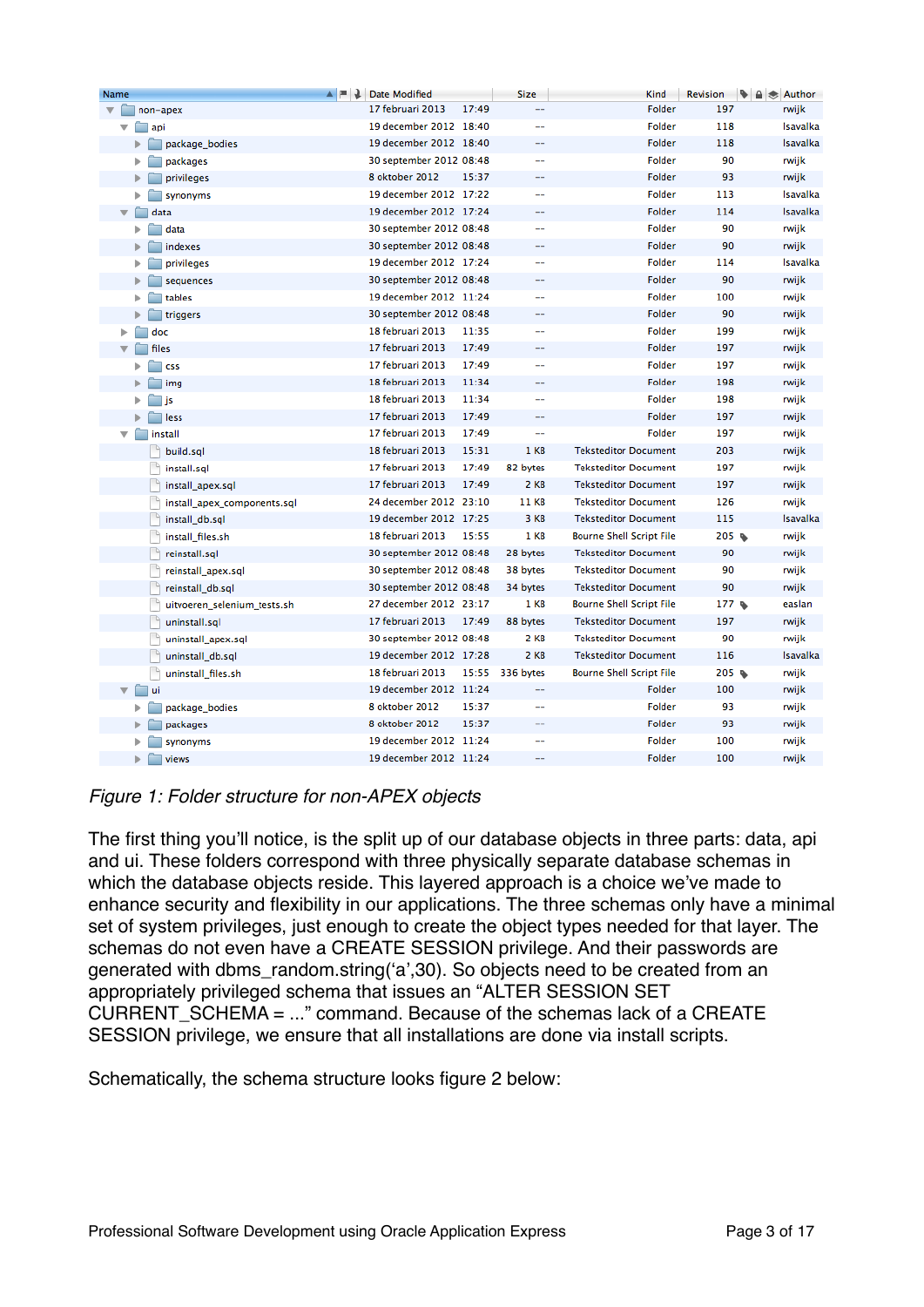

*Figure 2: Schema structure*

The UI schema is the parsing schema of the APEX application. It contains just the objects needed for the APEX application to function. There are views, directly on top of tables in the DATA layer and packages, either packages with UI logic or UI workflow packages orchestrating business logic in the API layer. Data constraints are implemented declaratively as much as possible. The data constraints that cannot be implemented declaratively, are either implemented by database triggers and data logic packages in the DATA layer, or as data logic packages in the API layer. There is quite a lot of debate around the subject of where and how to implement that data logic. The idea is to ask the client if he has preferences and -if not- leave the decision to our lead developer.

In the three layers, each database object is stored in its own file. For example, if the application has 10 tables, we have 10 files with a *.tab* extension in the tables folder. There are some decisions to make here about which object deserves its own file. For example, do you place CREATE INDEX statements in its own .idx file or do they go along with the table definition. These decisions are of minor importance, as long as you are consistent.

Then there is the files folder, where all images, cascading style sheets (CSS), javascript libraries and less [8] source files are located that are needed for the files on the application server.

APEX source files, under the apex folder, require some extra attention. Version control is file based, but an APEX application exists inside the database as rows inside the APEX repository tables. APEX helps to move your application to files by providing two undocumented Java programs: APEXExport and APEXExportSplitter. Both are command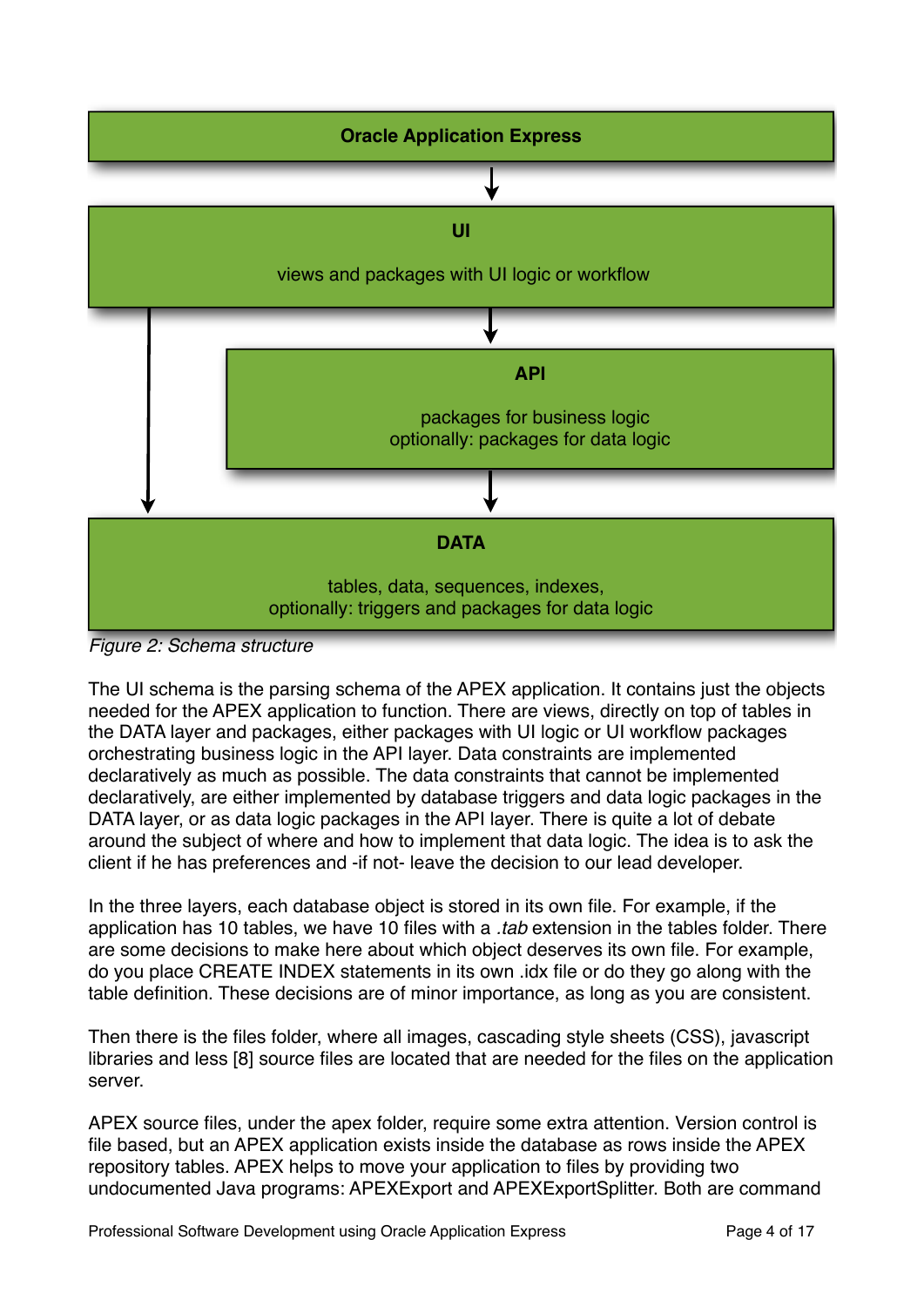line versions of actions you can perform inside the Application Builder as well. APEXExport produces one large file which you can use to import the entire application. The name of that file is *f[application ID].sql*, for example *f10001.sql*. The second Java program, APEXExportSplitter, creates a directory structure where each APEX component is in a separate file, ideal for version control. Figure 3 below depicts a directory structure created by APEXExportSplitter.

| Name                                      | $A \upharpoonright 2$<br>Date Modified | <b>Size</b>       | Kind                        | $\bullet$<br>Revision<br><b>△ ◆ Author</b> |        |
|-------------------------------------------|----------------------------------------|-------------------|-----------------------------|--------------------------------------------|--------|
| $\overline{\mathbf{v}}$<br>apex           | 24 september 2012 19:48                |                   | Folder                      | 87                                         | mhoefs |
| application<br>v                          | 24 september 2012 19:48                | $-$               | Folder                      | 87                                         | mhoefs |
| comments.sgl                              | 19 september 2012 18:05                | 92 bytes          | <b>Teksteditor Document</b> | 82                                         | mplas  |
| create application.sql                    | 24 september 2012 19:48                | 4 KB              | <b>Teksteditor Document</b> | 87                                         | mhoefs |
| delete_application.sql                    | 24 september 2012 19:48                | 285 bytes         | <b>Teksteditor Document</b> | 87                                         | mhoefs |
| end environment.sql                       | 6 juni 2012<br>14:30                   | 310 bytes         | <b>Teksteditor Document</b> | 40                                         | rwijk  |
| init.sql                                  | 14:30<br>6 juni 2012                   | 148 bytes         | <b>Teksteditor Document</b> | 40                                         | rwijk  |
| $\overline{\mathbf{v}}$<br>pages          | 24 september 2012 19:48                | $\qquad \qquad -$ | Folder                      | 87                                         | mhoefs |
| page_00001.sql                            | 24 september 2012 19:48                | 3 KB              | <b>Teksteditor Document</b> | 87                                         | mhoefs |
| page_00004.sql                            | 24 september 2012 19:48                | 13 KB             | <b>Teksteditor Document</b> | 87                                         | mhoefs |
| page_00005.sql                            | 24 september 2012 19:48                | <b>45 KB</b>      | <b>Teksteditor Document</b> | 87                                         | mhoefs |
| page_00008.sql                            | 24 september 2012 19:48                | <b>16 KB</b>      | <b>Teksteditor Document</b> | 87                                         | mhoefs |
| page_00012.sql                            | 24 september 2012 19:48                | 9 KB              | <b>Teksteditor Document</b> | 87                                         | mhoefs |
| page_00013.sql                            | 24 september 2012 19:48                | <b>16 KB</b>      | <b>Teksteditor Document</b> | 87                                         | mhoefs |
| page_00014.sql                            | 24 september 2012 19:48                | 17 KB             | <b>Teksteditor Document</b> | 87                                         | mhoefs |
| page_00015.sql                            | 24 september 2012 19:48                | <b>18 KB</b>      | <b>Teksteditor Document</b> | 87                                         | mhoefs |
| page 00101.sql                            | 24 september 2012 19:48                | 7 KB              | <b>Teksteditor Document</b> | 87                                         | mhoefs |
| page_groups.sql                           | 24 september 2012 19:48                | 86 bytes          | <b>Teksteditor Document</b> | 87                                         | mhoefs |
| set_environment.sql                       | 24 september 2012 19:48                | 3 KB              | <b>Teksteditor Document</b> | 87                                         | mhoefs |
| shared_components                         | 24 september 2012 19:48                | $-$               | Folder                      | 87                                         | mhoefs |
| qlobalization                             | 24 september 2012 19:48                | $-$               | Folder                      | 87                                         | mhoefs |
| navigation<br>$\overline{\mathbf{v}}$     | 24 september 2012 19:48                | $\qquad \qquad -$ | Folder                      | 87                                         | mhoefs |
| breadcrumbs.sql                           | 24 september 2012 19:48                | 1 KB              | <b>Teksteditor Document</b> | 87                                         | mhoefs |
| navigation_bar.sql                        | 24 september 2012 19:48                | 1 KB              | <b>Teksteditor Document</b> | 87                                         | mhoefs |
| Þ.<br>tabs                                | 24 september 2012 19:48                | $-$               | Folder                      | 87                                         | mhoefs |
| security                                  | 24 september 2012 19:48                | $\qquad \qquad -$ | Folder                      | 87                                         | mhoefs |
| user_interface<br>$\overline{\mathbf{v}}$ | 24 september 2012 19:48                | $-$               | Folder                      | 87                                         | mhoefs |
| ь<br>lov                                  | 24 september 2012 19:48                | $\qquad \qquad -$ | Folder                      | 87                                         | mhoefs |
| shortcuts                                 | 24 september 2012 19:48                | $-$               | Folder                      | 87                                         | mhoefs |
| templates                                 | 24 september 2012 19:48                | $\qquad \qquad -$ | Folder                      | 87                                         | mhoefs |
| themes<br>▶                               | 24 september 2012 19:48                | $-$               | Folder                      | 87                                         | mhoefs |

*Figure 3: Folder structure of APEX application objects*

When updating your working copy using *svn update*, you are incorporating the committed changes of your colleagues into your working copy. Normally, when you have made some changes to the source files as well, Subversion will nicely merge the two deltas. And when the changes cannot be merged successfully -because they involve the same lines of codeyou'll get a conflict, which you resolve manually. But with APEX, we -the mere mortal onesare not modifying the APEX source files, but we modify the database contents of the APEX repository. So, when you are now performing an *svn update*, followed by an export and an export split, you'll overwrite the modifications of your colleagues in your working copy. Meaning that a check in (*svn commit*) will now lose the changes of your colleague(s) will be lost in the current version. And you'll have to perform a tediously accurate manual merge of the two deltas to restore the situation.

This overwriting cannot be fully prevented, but you can do something about it. We implemented the easiest method:

- \* warning everyone for this scenario,
- \* choosing a directory structure that allows an easy *svn update* on all non-APEX objects. That's why we have two directories, directly under the project directory: apex and nonapex.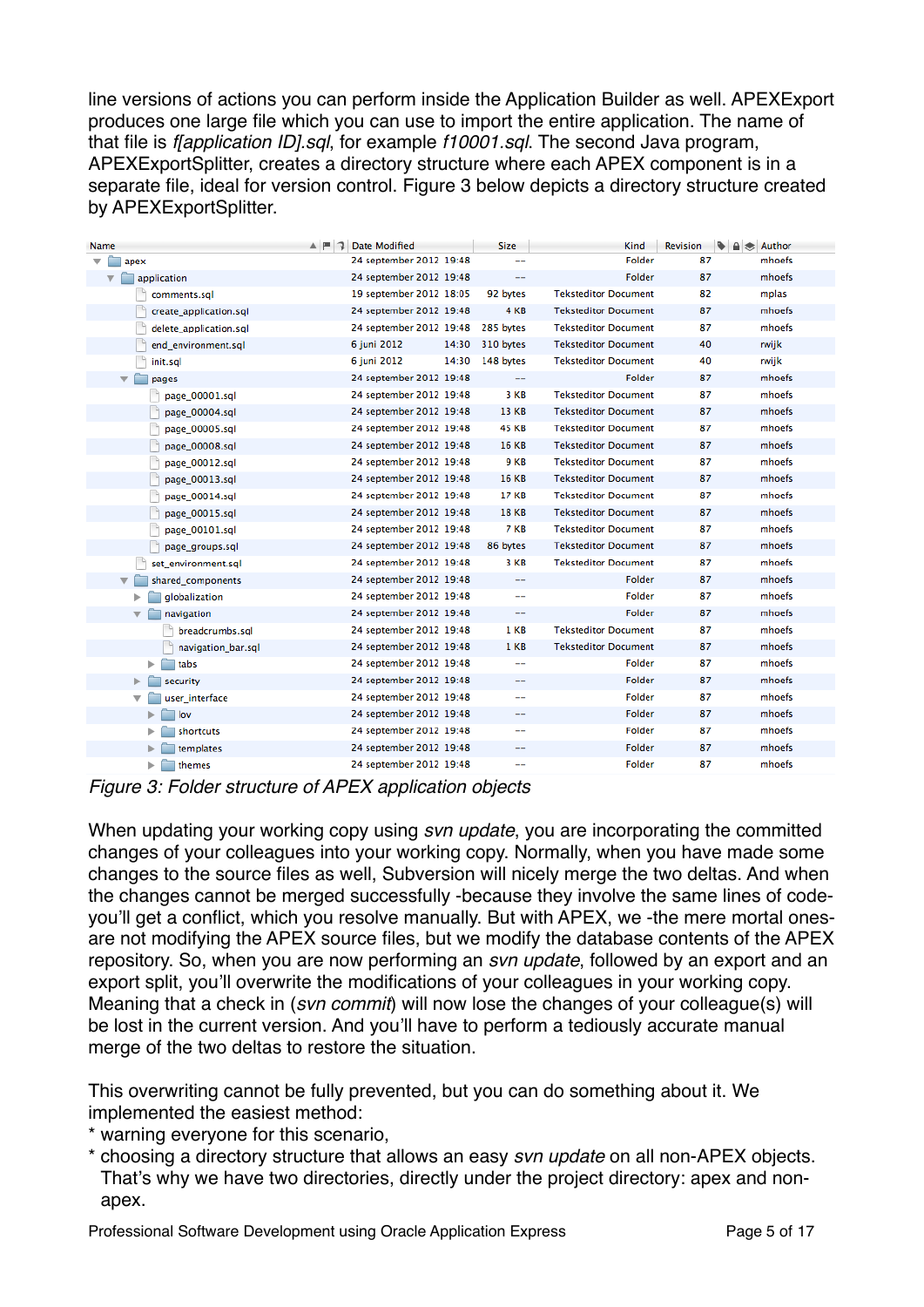\* a special apexupdate.sh script which correctly incorporates the changes of colleagues into your working copy and your APEX workspace. This script ensures an export of your APEX application and an *svn update* are always performed together in the right order. The structure of this script looks like this:

```
rm -r $HOME/ciber/apexsofa/$1/apex/.
cd $HOME/ciber/apexsofa/$1
java oracle.apex.APEXExport\
  -db ourserver:1521:APEXSOFAO\
 -user apex_040200\
 -password secret\
  -applicationid $2\
 -skipExportDate
java oracle.apex.APEXExportSplitter f$2.sql
mv f$2 apex
cd apex
svn status | grep ^\? | awk '{print $2}' | xargs svn add
svn status | grep ^\! | awk '{print $2}' | xargs svn delete --force
svn update
sed s_@application_@$1/apex/application_\
  <install.sql\
 >../non-apex/install/install_apex_components.sql
cd ..
. non-apex/install/reinstall_apex
```
In this script, \$1 equals the application code and name of the top directory, and \$2 is the APEX application id of the application that is to be exported. It removes all files from the apex directory in your working copy and replaces them with freshly exported data from your APEX workspace, and it registers the new files (*svn add*) and deletes the obsolete files (*svn delete*). And only now that the working copy is up to date with your delta, we perform the *svn update*, incorporating the delta of your colleagues into your up-to-date working copy. The last step is to reinstall the APEX application in the database, by deleting the application in your workspace and installing it back.

The script works perfectly when *svn update* doesn't produce conflicts. But when it does produce conflicts, the installation of the APEX application in your workspace, won't work, because files with conflicts have conflict markers in them that won't compile/run. In this case, you just have to resolve the conflicts like you would normally do and run reinstall\_apex again.

A nice enhancement, would be to make the script check the revision number your APEX application is based on, against the revision number of your working copy. If you have done an *svn update* on your apex folder, the revision number of your working copy would be higher than the one on which your APEX application is based on. In that case the script could be stopped, allowing the developer to revert the *svn update* by doing a *svn update -r [revision number APEX is based on]*.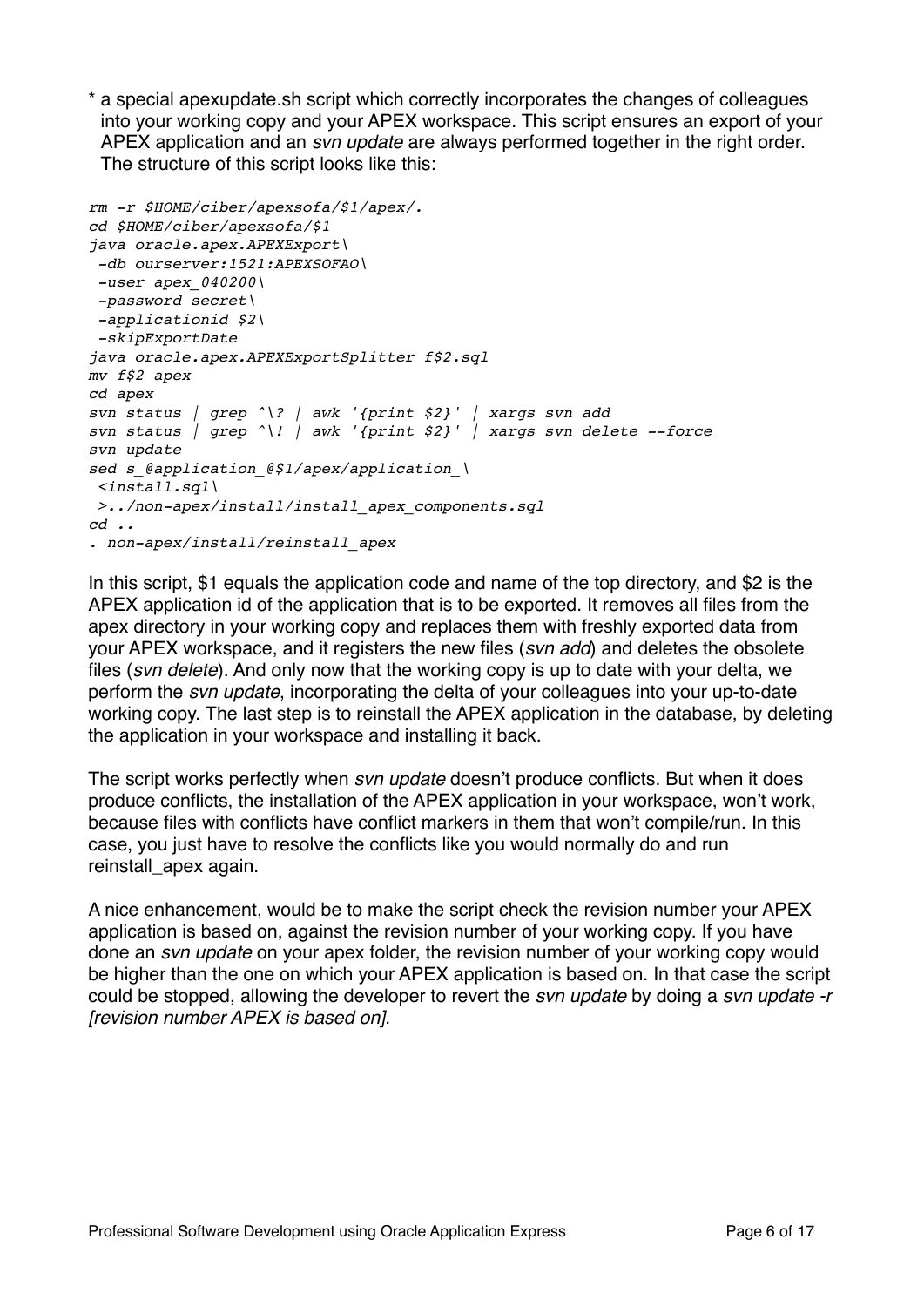# **Chapter 2: Self-contained Development Environments**

"*The developer should be free to experiment as much as possible, safe in the knowledge that the worst that could happen is they destroy only their own environment and not impact the productivity of others*." - Nick Ashley [2]

The next step addresses a very common issue, which most Oracle database developers have likely experienced more than once: working with several developers under the same database schema. The troubles with this are many. For example, not being able to test your code when a colleague has just invalidated the schema while developing his latest enhancement. Or losing test data because someone has dropped and recreated a table. Or when a colleague accidently reinstalls the entire schema, while not having updated his working copy and thereby losing your changes and corrupting your test results. Problems increase with the number of developers and with diminishing communication. I have found the scenario of working together in one schema troublesome even in a small RUP team of just 2-3 developers. So, for us, an absolute must for our environment is to have a completely separate working environment for each developer. The integration issues that may arise from working separately, are discussed in chapter 4.

A separate working environment in an APEX environment means that every developer has his own APEX workspace which holds the applications that he works on. And, keeping in mind that in our way of working, database application needs three schemas DATA, API and UI, we give each developer three database schemas as well. We named these developer schemas after the username, with a suffix "\_DATA", "\_API" and "\_UI". The username can follow any convention you like -within the boundaries of what Oracle allows-, but should not exceed 25 characters because Oracle doesn't allow usernames longer than 30 characters. In my case for example, the three developer schemas are called RWIJK\_DATA, RWIJK\_API and RWIJK\_UI.

The developer schemas have the same minimal set of privileges as the application schemas described in chapter 1. The APEX application gets coupled to the user schemas by setting up the developers UI schema as the parsing schema in their APEX workspace. As with the application schemas, you cannot use these schemas to log in; they lack the CREATE SESSION privilege and (superfluous) the password is unknown because it was generated with "dbms\_random.value(ʻa',30)". So, each developer also needs a user he can use to log on and to use for installing objects in the other schemas. This username is without any suffix, so in my case: RWIJK. This user has the DBA role. The development environment is their environment, after all. And it's impossible to do any real harm, since version control is leading. Using the "*ALTER SESSION SET CURRENT\_SCHEMA = ...*" mechanism, this user can install in the three developer schemas.

To be able to use the same scripts to install in either the application schema or in one of the developers schemas, the synonym and privilege scripts in Subversion are parameterized. For example, a script for granting select privileges on a table to the UI layer contains a "*grant select on [tablename] to &SCHEMAPREFIX.\_ui;*". And a synonym script contains a "*create synonym [tablename] for &SCHEMAPREFIX.\_data.[tablename]*". Both scripts start with a "*define SCHEMAPREFIX=*'*&1*' ".

#### **The object ID challenge**

Having a separate APEX workspace for each developer imposes an extra challenge since you cannot import the same APEX application into two different workspaces in the same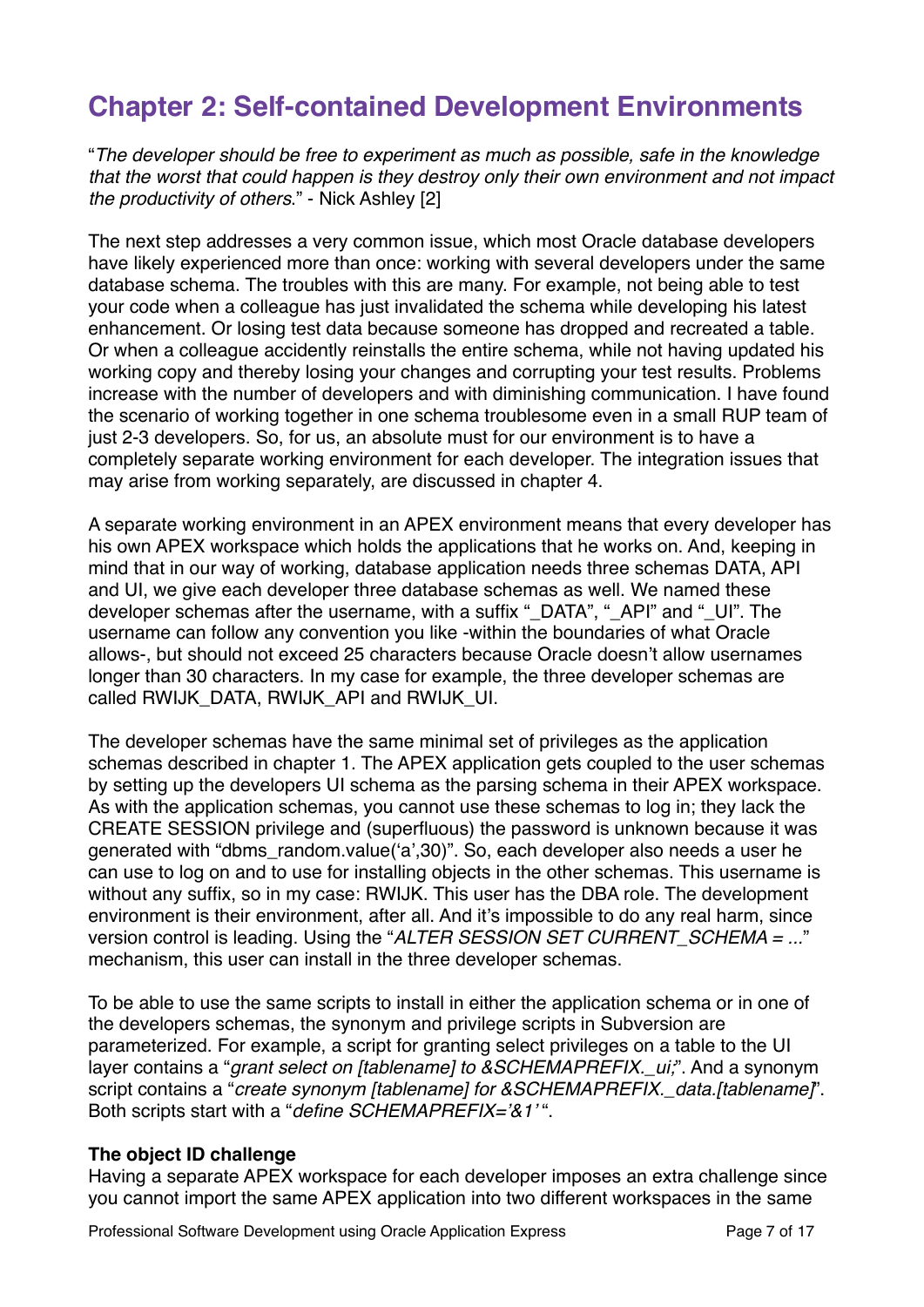APEX instance. APEX uses instance-wide unique internal object ID's. When you import the application for the second time, you'll violate unique constraints on these object ID's. You can see the object ID's in the export file, where you can recognize them as the long numbers, that are always followed by " *+ wwv\_flow\_api.g\_id\_offset*". See for example the excerpt from an export file below:

```
declare
    h varchar2(32767) := null;
begin
wwv_flow_api.create_page_item(
 p id=>1922330433247936 + wwv flow api.g id offset,
   p_flow_id=> wwv_flow.g_flow_id,
   p_flow_step_id=> 101,
   p_name=>'P101_USERNAME',
  p<sup>\bar{d}</sup>data type=\frac{1}{p},
   p_is_required=> false,
  p_accept_processing=> 'REPLACE_EXISTING',
   p_item_sequence=> 10,
  \bar{p} item<sup>-</sup>plug id => 1922223885247934+wwv flow api.g id offset,
  p_use_cache_before_default=> '',
  p_prompt=>'Username',
  p_display_as=> 'NATIVE_TEXT_FIELD',
  p_lov_display_null=> 'NO',
  p_lov_translated=> 'N',
 p<sub>cSize=> 40,</sub>
  p_cMaxlength=> 100,
  p_cHeight=> null,
  p_begin_on_new_line=> 'YES',
  p_begin_on_new_field=> 'YES',
 p \text{ colspan-} = 2,
  p_rowspan=> 1,
  p_label_alignment=> 'RIGHT',
  p_field_alignment=> 'LEFT',
  p_field_template=> 1920401041247919+wwv_flow_api.g_id_offset,
  p_is_persistent=> 'Y',
 p^2 attribute 01 \Rightarrow 'N'p_attribute 02 \Rightarrow 'N',
 p_attribute 03 \implies 'N',\bar{p} item comment => '');
end;
```

```
/
```
In this example you see wwy\_flow\_api.g\_id\_offset being added to the ID's at parameters p\_item\_plug\_id and p\_field\_template.

Since version 4.0, APEX provides the package APEX\_APPLICATION\_INSTALL, which allows modifications to application attributes during installation. For any exported application, you can dictate in which workspace under which application ID an import should take place. You can circumvent using the same object ID's during import, by using the *Apex\_Application\_Install.Generate\_Offset* procedure. This procedure sets the offset value to some arbitrary large value, which is returned by the wwy flow api.g. id offset public global variable. This way, you ensure that the metadata for the application definition does not collide with other metadata on the instance.

The trouble with the Generate Offset procedure is, that once a developer is done with his enhancements and starts exporting and splitting the application that was imported with Generate Offset, almost the entire application will be seen as modified by version control, just because all the object ID's have changed. So Generate\_Offset is not really suited for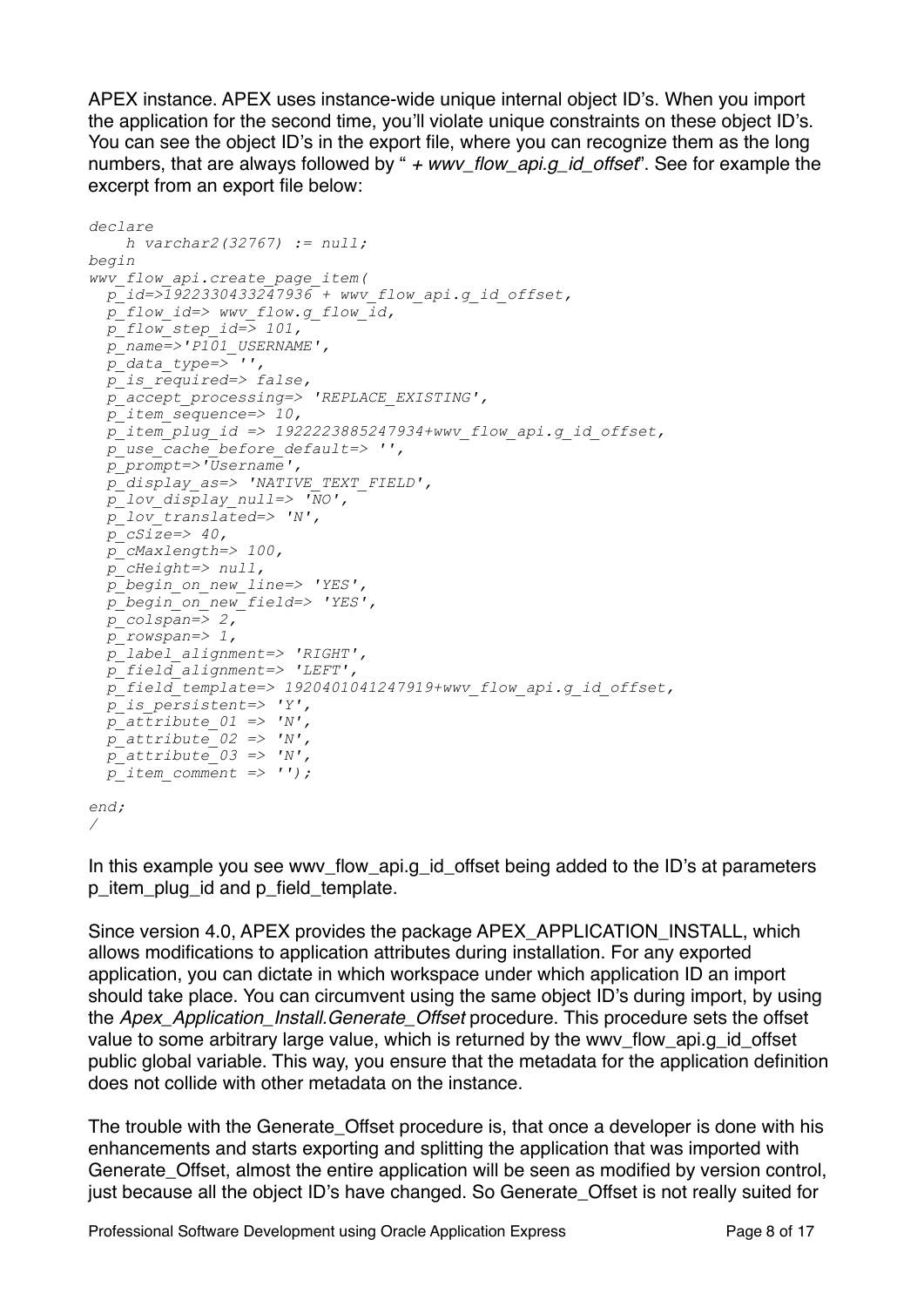our job. We need a way to transform the export files back to the original ID's. So, instead of using Generate\_Offset, we use the procedure Set\_Offset, and we store a specific unique offset number for each developer. For the offset value, we used 10,000,000,000 and 20,000,000,000 and so on. This way, collisions of ID's among developers won't occur.

In a comment on his blog [6], Joel Kallman discloses the SQL that shows the three parts by which an offset id is generated:

```
select to_number
        ( to_char(wwv_seq.nextval) ||
          lpad( substr( abs(wwv_flow_random.rand), 1, 5 ),5, '0' ) ||
          ltrim(to_char(mod(abs(hsecs),1000000),'000000'))
 )
  into g_curr_val
  from sys.v_$timer;
```
A new id will always have a new sequence value in the first part (wwv\_seq.nextval) and the developers offsets differ not more than 99,999,999,999. So they only differ in the second part of the number, thereby making collisions for new ID's impossible.

When importing an application we issue a apex application install.set offset call with the stored offset number. The piece of code we run under the parsing schema looks like this:

```
declare
  cn_schemaprefix constant varchar2(25) := '&SCHEMAPREFIX';
  cn_applicatie constant varchar2(30) := '&APPLICATIE';
begin
  apex_application_install.set_workspace_id
   ( meta.mta_admin.apex_werkruimte_id(cn_schemaprefix)
  );
  apex_application_install.set_application_id
   ( meta.mta_admin.apex_applicatie_id(cn_applicatie,cn_schemaprefix)
  );
  apex_application_install.set_offset
   ( p_offset => meta.mta_admin.apex_id_offset(cn_schemaprefix)
  );
  apex_application_install.set_schema(upper(cn_schemaprefix) || '_UI');
  apex_application_install.set_application_alias
   ( case lower(cn_schemaprefix)
    when lower(cn_applicatie) then
      cn_applicatie
     else
      cn_applicatie || '_' || cn_schemaprefix
    end
  );
end;
/
@@install_apex_components
```
After all application attributes have been set, we run the *install\_apex\_components.sql*, which is the *install.sql* generated by APEXExportSplitter, that calls all splitted files in succession. In Figure 4 we saw this line:

```
sed s_@application_@$1/apex/application_\
  <install.sql\
 >../non-apex/install/install_apex_components.sql
```
which sets the relative directory structure of the called files according to our chosen structure.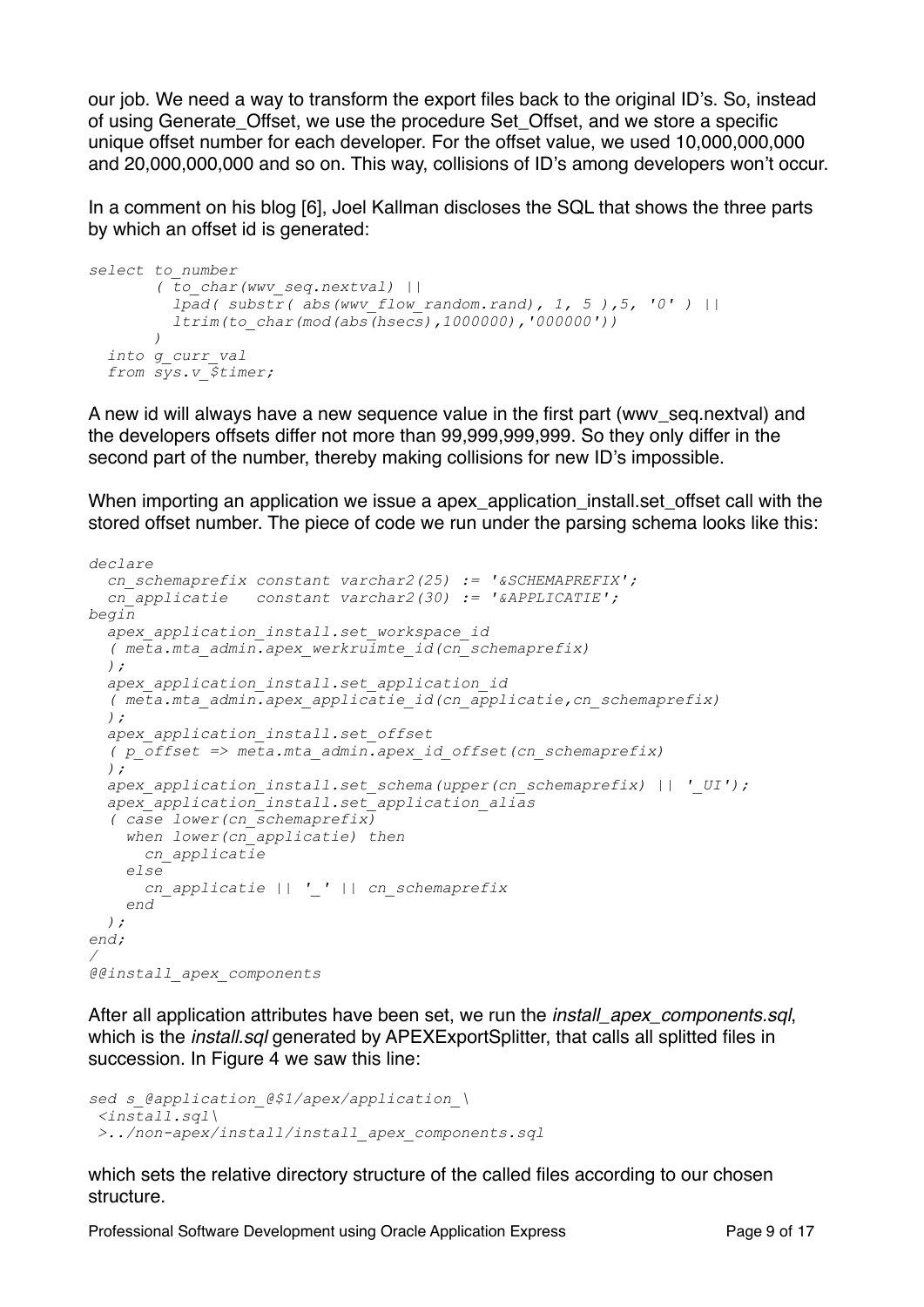When exporting an application, inside the apexupdate.sh script, between the export and the export split, we use the following extra command on the export file to subtract the stored offset from the id's

*sed -E 's/([0-9]+)([ ]\*\+[ ]\*wwv\_flow\_api.g\_id\_offset)/^\1^\2/' <f\$2.sql | awk -F^ '{if(length(\$3)>0) {print \$1 \$2-ENVIRON["offset"] \$3} else {print \$0}}' >f\$2.sql*

The sed command places the id between two tilde symbols (^) and the awk command subtracts the value in environment variable "offset" from the id. Lines that do not contain a wwv\_flow\_api.g\_id\_offset, will go through unchanged. Now, an application export file will only contain the real differences. This is important because now version control will exactly show you which parts of your APEX application have changed with each revision number.

When each developer has their own self-contained development environment, he can now do whatever he feels is necessary, including dropping and recreating his entire environment. No longer will this hinder your colleagues. And if you mess up your environment you should be able to easily reinstall everything, which leads us to the next step.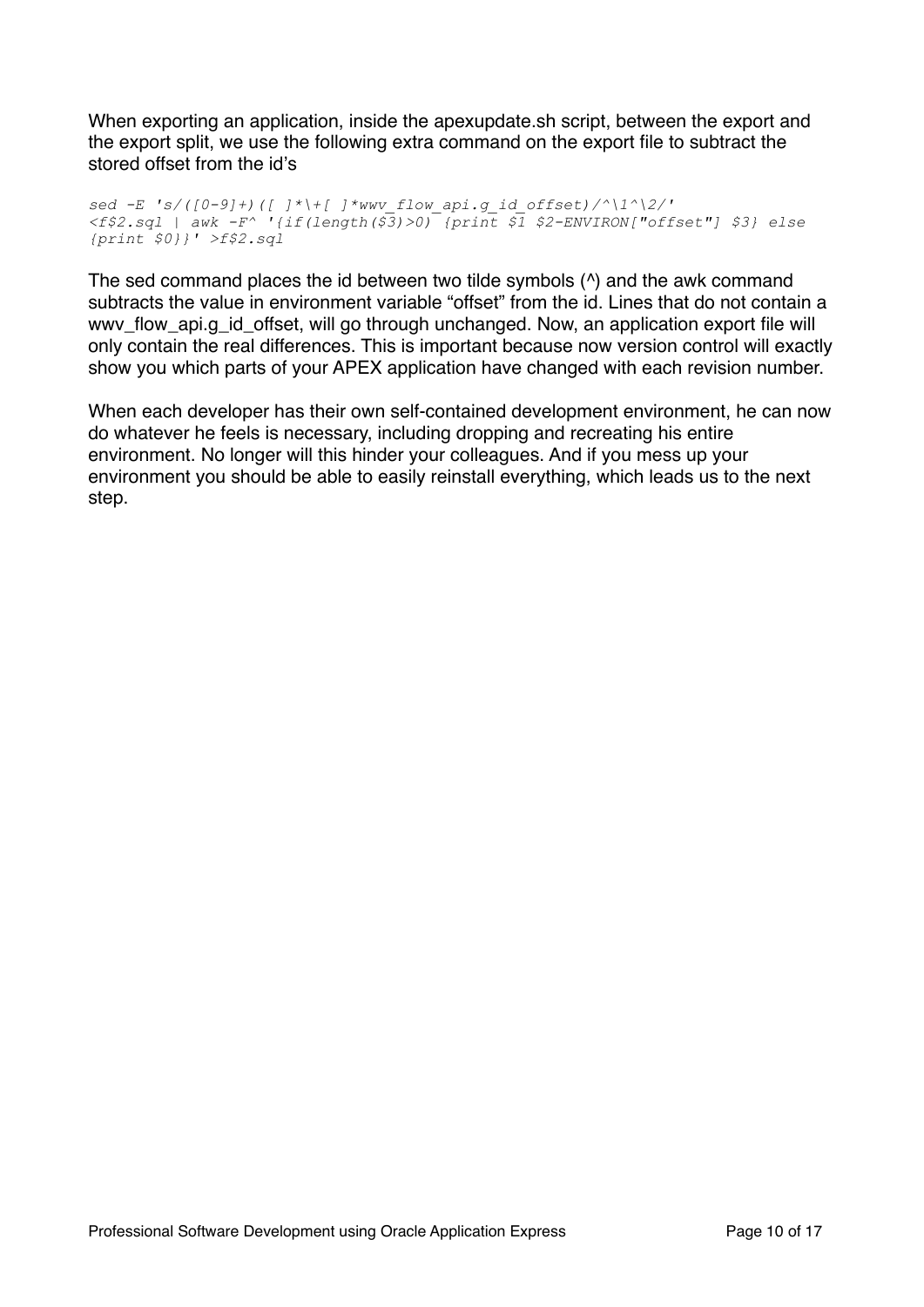### **Chapter 3: One-Step Build**

*"On good teams, there's a single script you can run that does a full checkout from scratch, rebuilds every line of code, makes the EXEs, in all their various versions, languages, and #ifdef combinations, creates the installation package, and creates the final media -- CDROM layout, download website, whatever."* - Joel Spolsky [1]

According to wikipedia, a software build is the process of converting source code files into standalone software artifacts. In a database environment, the standalone software artifact is not an executable, but deployed database schemas and a fully working APEX application behind a chosen URL. Note that by this definition you can also speak of buildand-deploy, but for sake of simplicity it is simply called a build here.

If a build takes more than one step, you are giving the developers a list to memorize for building the application. And by that, you have given them a chance to fail. It's not knowledge worth remembering that you should first run a backup, then clean up three database schemas, import the APEX application, load your images and restart the HTTP server. Or some other arbitrary sequence unique to your situation, but you get the idea. It should be one step that does it all.

So, this one-step build means that we should have a script in place which can get us from an empty database to a fully working APEX application. We call this script *install.sql*. And vice versa, to get to an empty database (for the application), we have a script *uninstall.sql*. Since the application consists of three parts, the APEX part, the supporting-databaseobjects-part and the files-on-the-application-server-part, we also developed intermediate scripts called *install\_apex.sql*, *install\_db.sql and install\_files.sh* and their counterparts *uninstall\_apex.sql*, *uninstall\_db.sql* and *uninstall\_files.sh*. This means that *install.sql* does nothing but call *install\_db.sql*, *install\_apex.sql* and *install\_files.sh*, and likewise, *uninstall.sql* calls only *uninstall\_apex.sql*, *uninstall\_db.sql* and *uninstall\_files.sh*.

#### **The individual scripts explained**

An *install\_db.sql* is a handcrafted script in which you install each database object in the right order. Tools exist to generate such a script, but then you'd have to either prefix the names of the scripts to ensure the right order, or the tools rather randomly installs everything and finishes with compiling the entire schema. In the latter case, the install will look messy with intermediate compilation errors, which we do not want to occur when we give an application to a client. Below is a trimmed down version of one of our *install\_db.sql* scripts to give you an idea:

```
whenever sqlerror exit failure
column current_schema new_value curschema
select sys_context('userenv','current_schema') current_schema
  from dual
/
define SCHEMAPREFIX='&1'
define APPLICATION='sca'
prompt ***************************************************************************
prompt Install db-part of &APPLICATION in schemas &SCHEMAPREFIX._data, 
&SCHEMAPREFIX._api and &SCHEMAPREFIX._ui
prompt ***************************************************************************
define tables_path='&APPLICATION./non-apex/data/tables/'
define sequences_path='&APPLICATION./non-apex/data/sequences/'
define indexes_path='&APPLICATION./non-apex/data/indexes/'
define data_path='&APPLICATION./non-apex/data/data/'
define privs_path='&APPLICATION./non-apex/data/privileges/'
```
Professional Software Development using Oracle Application Express Page 11 of 17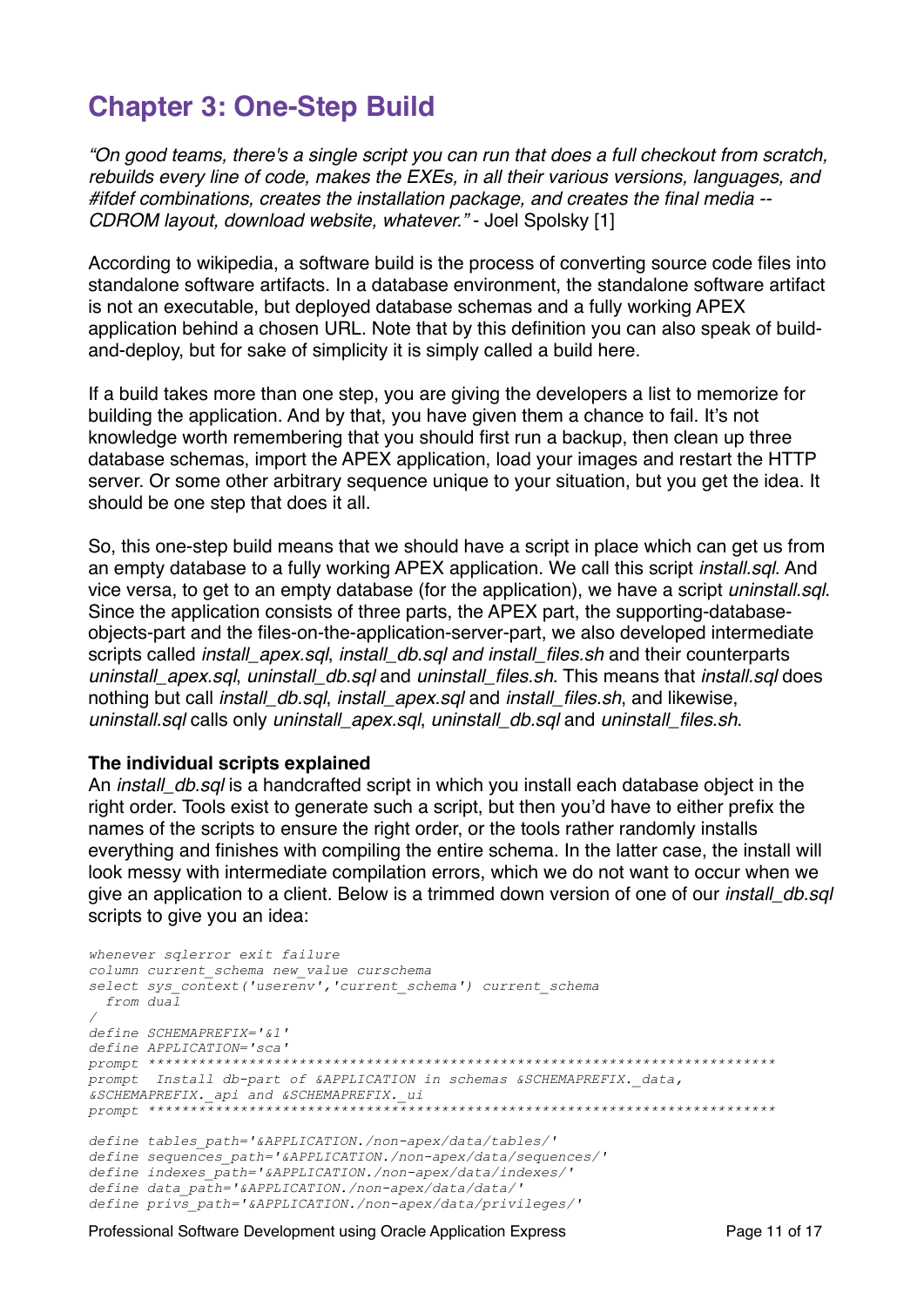```
define view_path='&APPLICATION./non-apex/ui/views/'
set verify off
alter session set current_schema = &SCHEMAPREFIX._data
/
@@&tables_path.SCA_OPNAMES.sql
@@&tables_path.SCA_METERSTANDEN.sql
@@&sequences_path.SCA_MSD_SEQ1.sql
@@&sequences_path.SCA_ONE_SEQ1.sql
@@&indexes_path.MSD_ONE_FK1_I.sql
@@&privs_path.privileges.sql &SCHEMAPREFIX
alter session set current_schema = &SCHEMAPREFIX._api
/
remark This application doesn't have an API layer yet.
alter session set current_schema = &SCHEMAPREFIX._ui
/
@@&view_path.sca_v_meterstanden.vw &SCHEMAPREFIX
@@&view_path.sca_v_opnames.vw &SCHEMAPREFIX
alter session set current_schema = &CURSCHEMA
/
set verify on
undefine SCHEMAPREFIX
undefine APPLICATION
undefine CURSCHEMA
whenever sqlerror continue
```
The SCHEMAPREFIX substitution variable allows this script to be executed in the application schema, as well as in the developer schemas.

The *uninstall\_db.sql* script simply drops all database objects. It is the inverse of *install\_db.sql*. One difference with the *install.sql* is also that the *uninstall.sql* is allowed to produce errors. In other words, it does not contain the "whenever sqlerror exit failure" statement. Errors may occur when a colleague has created database objects, which he added to the *uninstall\_db.sql* script. When you bring your working copy up to date, you'll get the new uninstall\_db.sql, which will try to uninstall the database object that doesn't exist in your schema yet. Or in general an error during uninstall may occur, when something unexpected happens during the install and you're left with some half installed application. In such a case, the uninstall should always be able to remove all that's left.

The *install\_apex.sql* script has already been discussed in Chapter 2. The *uninstall\_apex.sql* uses the four scripts that are generated during the APEXExportSplitter program and looks like this:

```
declare
  cn_schemaprefix constant varchar2(25) := '&SCHEMAPREFIX';
  cn_applicatie constant varchar2(10) := '&APPLICATIE';
begin
  apex_application_install.set_workspace_id
  ( meta.mta_admin.apex_werkruimte_id(cn_schemaprefix)
  );
  apex_application_install.set_application_id
  ( meta.mta_admin.apex_applicatie_id(cn_applicatie,cn_schemaprefix)
  );
end;
/
@sca/apex/application/init.sql
@sca/apex/application/set_environment.sql
@sca/apex/application/delete_application.sql
@sca/apex/application/end_environment.sql
```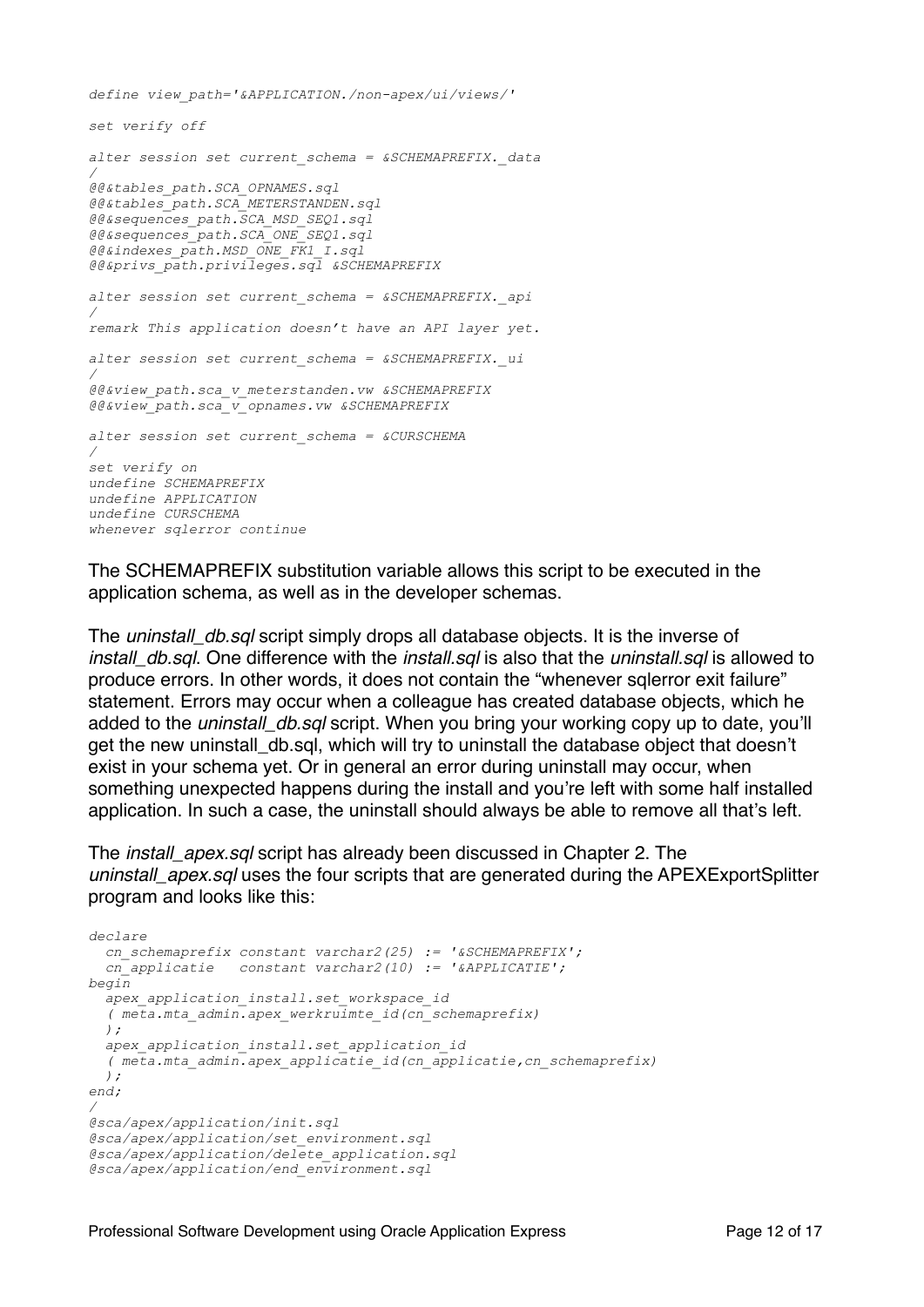Finally, the *install\_files.sh* copies all images, css files and javascript libraries to the docroot of the application server. We created separate directories next to the /i/ folder where APEX puts its own files. Each application gets its own directory and so does each developer. Within each developers directory, there is an application directory for the applications he's working on. Using an APEX substitution variable, which we called APP IMAGE, PREFIX, we can reference the files from APEX. The *install\_apex.sql* uses a little post import script to set the APP\_IMAGE\_PREFIX to the right value.

```
ssh -t -t $USER@$HOST <<END_SCRIPT
cd $DOCROOT_HOST
if [ ! "$SCHEMAPREFIX" == "$APPLICATIE" ]; then
  if [ ! -d "$SCHEMAPREFIX" ]; then
    mkdir $SCHEMAPREFIX
 f_i cd $SCHEMAPREFIX
fi
if [ ! -d "$APPLICATIE" ]; then
  mkdir $APPLICATIE
fi
cd $APPLICATIE
if [ ! -d img ]; then
  mkdir img
fi
if [ ! -d css ]; then
 mkdir css
fi
if [ ! -d js ]; then
  mkdir js
f_iexit
END_SCRIPT
if [ "$SCHEMAPREFIX" == "$APPLICATIE" ]; then
  SUBDIR=$APPLICATIE
else
  SUBDIR=$SCHEMAPREFIX/$APPLICATIE
f_iscp -r $APPLICATIE/non-apex/files/img/* $USER@$HOST:$DOCROOT_HOST$SUBDIR/img/
scp -r $APPLICATIE/non-apex/files/css/* $USER@$HOST:$DOCROOT_HOST$SUBDIR/css/
scp -r $APPLICATIE/non-apex/files/js/* $USER@$HOST:$DOCROOT_HOST$SUBDIR/js/
```
The *uninstall\_files.sh* simply does a "rm -r" on the application server directory. For these scripts to work, each developer has to have ssh connection to the application server in place, with private and public keys, so no passwords need to be typed in when issuing an ssh or scp command.

In production and user acceptance databases, you are not going to do full installs, except for the very first time. But when new developers enter the team and when someone messes up their environment, you want them to be able to install their own development environment from scratch. For this reason, you want to keep the full install and uninstall scripts right. And you do so, by constantly testing the full install from scratch, at least on the development environment and preferably also on test.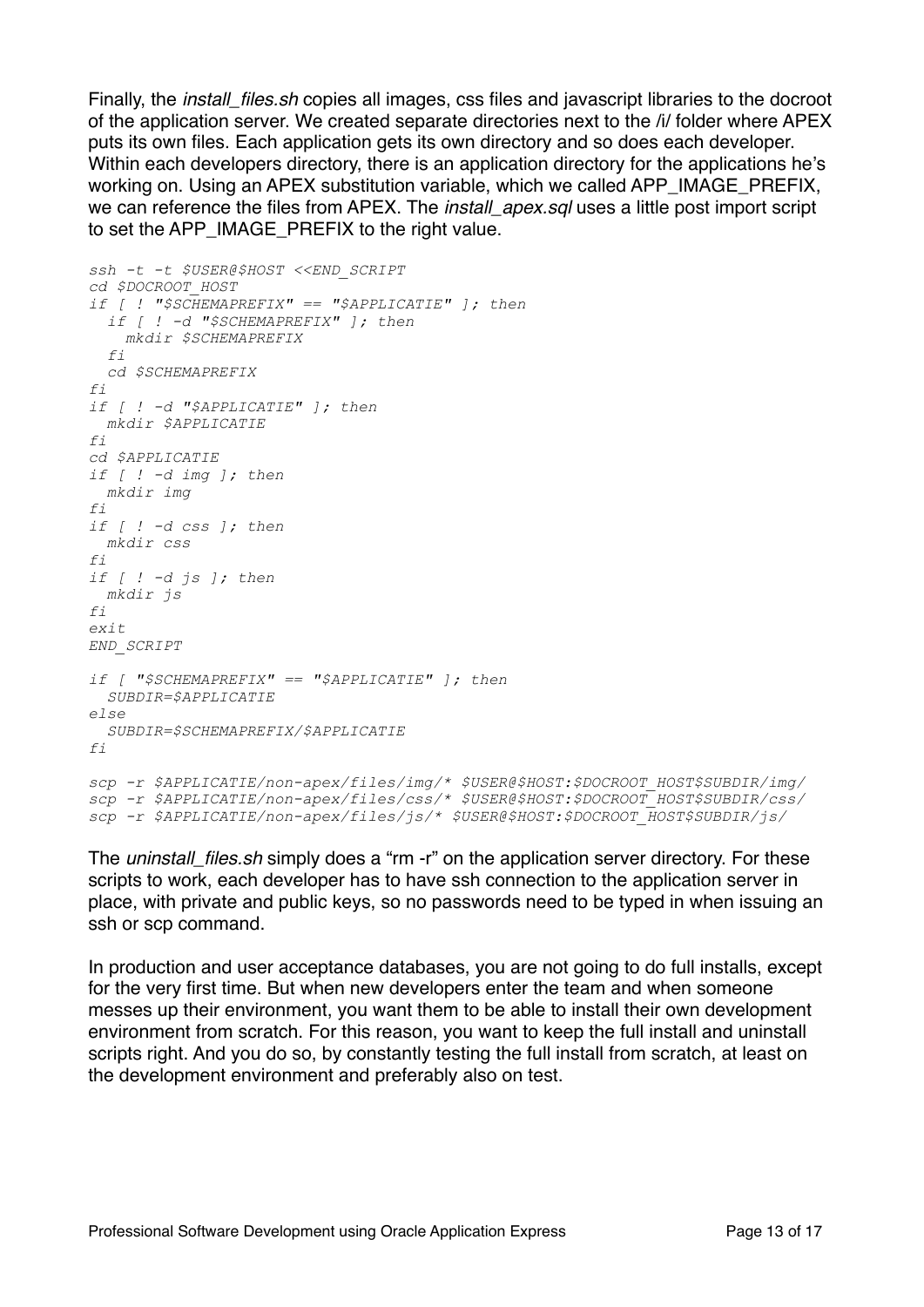# **Chapter 4: Continuous Integration**

*"Communication is one of the key factors in software development and one of CI's most important features is that it facilitates human communication"* - Martin Fowler [4]

The downside of every developer having its own APEX workspace and database schemas, is that multiple versions of the application will arise in each environment. These versions will have to be integrated at some point in time. And you do not want to postpone this integration for too long. The longer you wait, the harder integration will become. And a Big Scary Merge [4] is awaiting you.

Continuous integration addresses this issue. It is a software development practice where you avoid big integration phases at the end of a development effort, by doing numerous small merges of code. The issues will then be less complex, easier to fix and therefore less time consuming. Overall software quality will improve. The mantra here is to integrate and merge often, fail early and fix fast.

In our APEX environment, a typical workflow for a developer looks like this:

- 1. update working copy of the application with all changes of his colleagues, by issuing our *apexupdate.sh* script for the APEX objects and a regular *svn update* on the non-apex folder
- 2. make code changes
- 3. install the changes in the developers environment by running *apexupdate.sh* again if your code changes involves APEX, otherwise only *reinstall\_db.sql* and/or *reinstall\_files.sh* and test the changes
- 4. update working copy of the application with all the changes and test again if you have incorporated committed changes of one of your colleagues
- 5. *svn commit* the code changes

If you forget step 4 and a colleague has changed some files you were working on as well, Subversion will notify you during the commit that your version is out of date, and you are forced to do step 4 anyway.

Integrating the work of your colleagues in your working copy can be done as often as you wish, especially if it takes a little longer for you to make the code changes. A good practice is to start your day with a Subversion update.

Even though the application may have worked fine in your environment, this does not mean the application will work fine anywhere. For example, it's still possible that your database schema contains a package that you did not put under version control. So your version works fine, but if anyone integrates your changes, their version will break. You have broken the build. To detect such mistakes, we need an automated build which installs in the application schemas.

#### **Implementing an automated build with Hudson**

We have chosen for Hudson for the automated build. Hudson is an extensible continuous integration server. For each application we define a project in Hudson, which runs our reinstall.sql in the application schemas each night. If the automatic build fails, all developers receive an email. The break of the build should now be fixed before doing anything else. Hudson shows you the output of the reinstall.sql script, which will show you what went wrong. The figures below show how the console output looks like.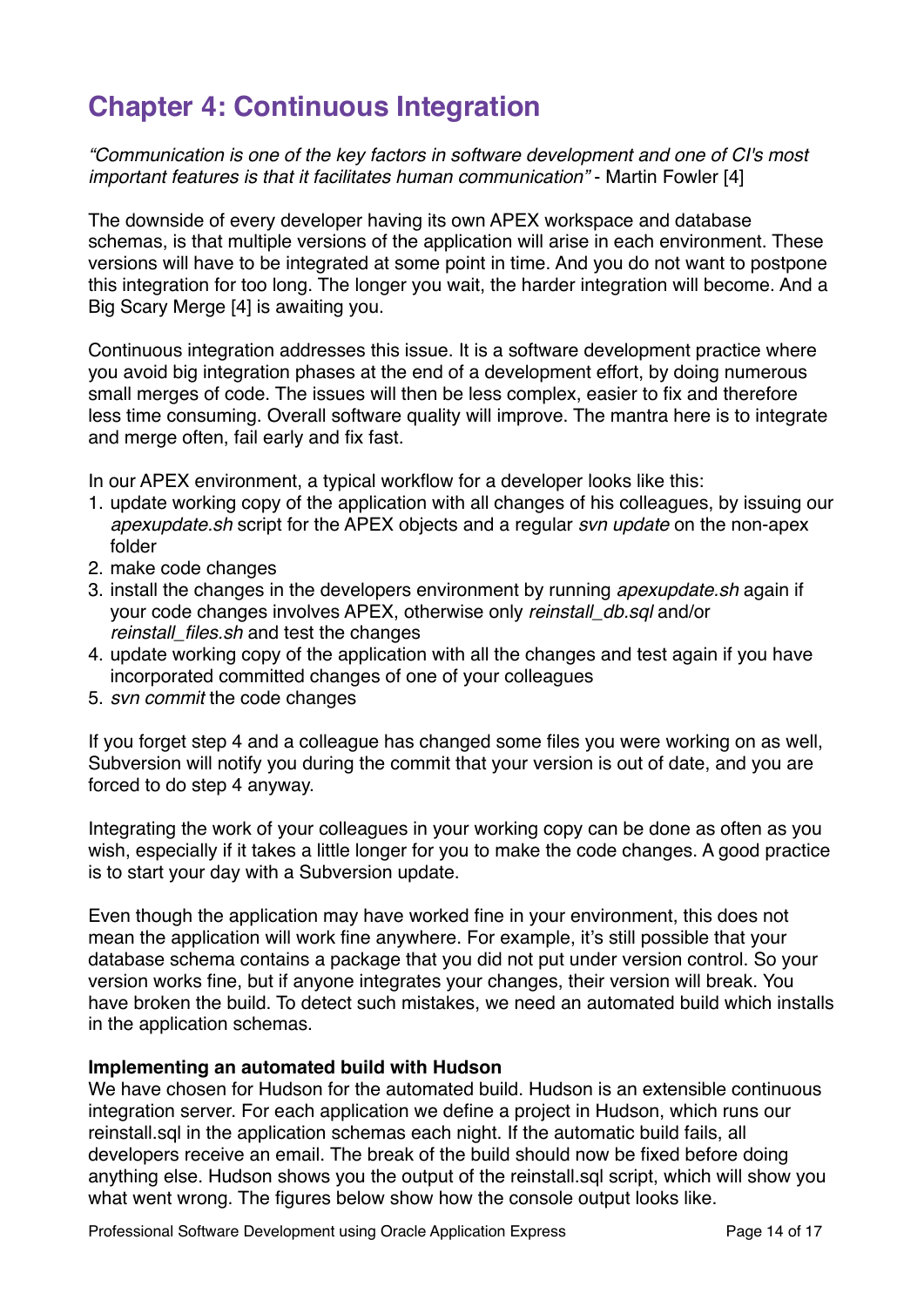| Hudson                     | <b>Q</b> search<br>$^\circledR$                                                                                                                            |  |  |  |
|----------------------------|------------------------------------------------------------------------------------------------------------------------------------------------------------|--|--|--|
| Hudson » hudson_sca » #171 | Bekijken in simpele tekstmodus                                                                                                                             |  |  |  |
| <b>Terug naar Project</b>  |                                                                                                                                                            |  |  |  |
| <b>Status</b>              | Uitvoer op de console                                                                                                                                      |  |  |  |
| Wijzigingen                |                                                                                                                                                            |  |  |  |
| <b>Build Now</b>           | Started by timer<br>Updating http://cbrlaot001.gen.cms.local/svn/repos/trunk/sca revision: Nov 6, 2012                                                     |  |  |  |
| Uitvoer van de Console     | 2:01:14 AM depth:infinity ignoreExternals: false<br>At revision 94<br>no change for http://cbrlaot001.gen.cms.local/svn/repos/trunk/sca since the previous |  |  |  |
| Configure                  | build<br>[workspace] \$ /bin/sh -xe /tmp/hudson2328170941662296432.sh                                                                                      |  |  |  |
| Tag this build             | + ORAENV ASK=NO<br>+ ORACLE SID=APEXSOFAO                                                                                                                  |  |  |  |
| Vorige bouwpoging          | + . oraenv<br>++ SILENT=<br>++ case \${ORACLE TRACE:-""} in                                                                                                |  |  |  |

*Figure 8a: Top of Hudson console output of the automated build*



*Figure 8b: End of Hudson console output of the automated build*

Our developers can also refresh their environments together with the automated build. This only happens if they indicate that they want so. The developer can always install and uninstall his own environment, so this is just for convenience to keep the development environment up to date, should you want so. Automatically installing the latest version of the application in a development environment should be done with care, since it may just overwrite your work. A developer should only choose to automatically build his own environment each night if he has the discipline to always end the day committing his work. This way he can immediately begin working the next day. We have implemented the automatic building the development environments in our META schema. This schema contains three tables, one containing the developers, one containing the applications and an intersection table containing the application copies. A row in the application copies table means that a developer is working on that application. This table holds two indicators: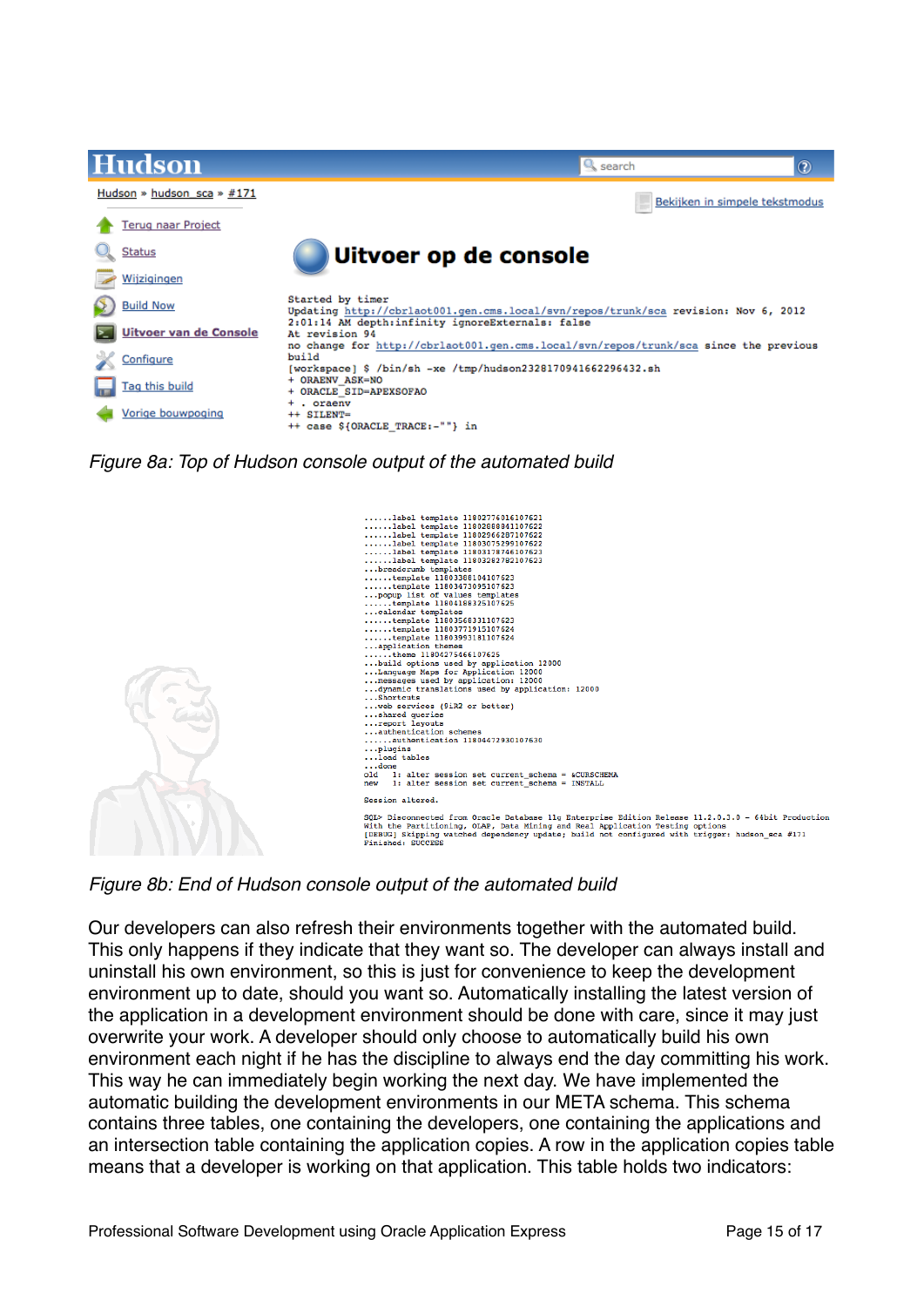- an indicator whether the APEX application in his environment should be refreshed each night
- an indicator whether the database schemas in his environment should be refreshed each night

For any indicator that is set to ʻY', the build script also does a fresh install of that part (apex and/or non-apex) in the development environment.

Now that we have version control, self-contained development environments, a one-stepbuild and continuous integration fully setup, you are ready for the next steps: including unit tests for both the PL/SQL code in the database and the APEX application code and rolling out incremental changes to other environments.

### **References and further reading**

[1] Joel Spolsky - The Joel Test: 12 Steps to Better Code *<http://www.joelonsoftware.com/articles/fog0000000043.html>*

[2] Nick Ashley - Taking control of your database development *[http://dbdeploy.com/documentation/taking-control-of-your-database-development-white](http://dbdeploy.com/documentation/taking-control-of-your-database-development-white-paper/)[paper/](http://dbdeploy.com/documentation/taking-control-of-your-database-development-white-paper/)*

[3] Martin Fowler - Continuous Integration *<http://martinfowler.com/articles/continuousIntegration.html>*

[4] Martin Fowler - FeatureBranch *<http://martinfowler.com/bliki/FeatureBranch.html>*

[5] Scott W. Ambler - The Process of Database Refactoring: Strategies for Improving Database Quality *<http://www.agiledata.org/essays/databaseRefactoring.html>*

[6] Joel R. Kallman - YABAOAE blogpost titled APEX\_APPLICATION\_INSTALL *<http://joelkallman.blogspot.nl/2010/07/apexapplicationinstall.html>*

[7] Oracle Documentation - APEX\_APPLICATION\_INSTALL [http://docs.oracle.com/cd/E17556\\_01/doc/apirefs.40/e15519/apex\\_app\\_inst.htm](http://docs.oracle.com/cd/E17556_01/doc/apirefs.40/e15519/apex_app_inst.htm)

[8] Wikipedia - LESS (stylesheet language) http://en.wikipedia.org/wiki/LESS %28stylesheet\_language%29